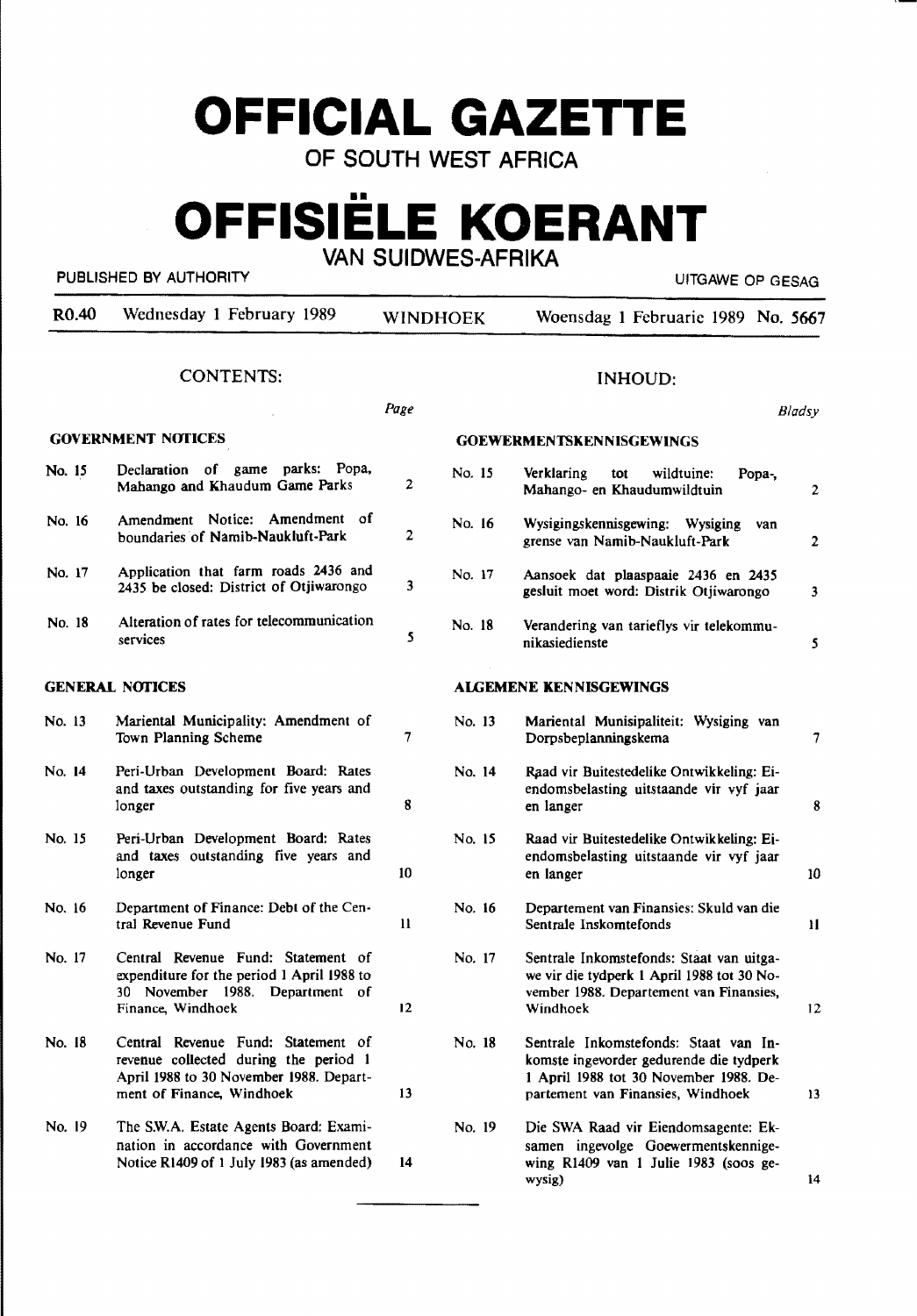### **Government Notices**

### DEPARTMENT OF AGRICULTURE AND NATURE CONSERVATION

No. 15 1989

#### **DECLARATION** OF GAME **PARKS: POPA, MAHANGO AND KHAUDUM** GAME **PARKS**

In terms of section 14(2) of the Nature Conservation Ordinance, 1975 (Ordinance 4 of 1975), it is hereby made known that the Cabinet has under section 14(1) of the said Ordinance declared the areas described in the Schedule and with the names mentioned therein, as game parks.

#### **SCHEDULE**

#### 1. **POPA** GAME PARK

The area being the farm Popa Game Park No. 1155, Registration Division B, measuring 25,2049 hectares, as indicated on map A.549/83.

#### 2. MAHANGO GAME PARK

The area being the farm Mahango Game Park No. 1156, Registration Division B, measuring 24462,6474 hectares, as indicated on map A.550/83.

#### 3. KHAUDUM GAME PARK

The area being the farm Kahudum Game Park No. 1157, Registration Division B, measuring 384162,4325 hectares, as indicated on map A.472/83.

### DEPARTMENT OF AGRICULTURE AND NATURE CONSERVATION

No. 16 1989

#### AMENDMENT NOTICE

In terms of section 15 of the Nature Conservation Ordinance, 1975 (Ordinance 4 of 1975), it is here-

# **Goewermentskennisgewings**

#### DEPARTEMENT VAN LANDBOU EN NA-TUURBEWARING

No. 15 **1989** 

#### VERKLARING TOT WILDTUINE: POPA-, MAHANGO- EN KHAUDUMWILD-TUIN

lngevolge artikel 14(2) van die Ordonnansie op Natuurbewaring, 1975 (Ordonnansie 4 van 1975), word hierby bekend gemaak dat die Kabinet kragtens artikel 14(1) van genoemde Ordonnansie die gebiede in die Bylae omskryf en met die name daarin vermeld, tot wildtuine verklaar bet.

#### BYLAE

#### 1. POPAWILDTUIN

Die gebied synde die plaas Popawildtuin Nr. 1155, Registrasie-afdeling B, groot 25,2049 hektaar, soos aangedui op kaart A.549/83.

#### 2. MAHANGOWILDTUIN

Die gebied synde die plaas Mahangowildtuin Nr. 1156, Registrasie-afdeling B, groot 24462,6474 hektaar, soos aangedui op kaart A.550/83.

#### 3. KHAUDUMWILDTUIN

Die gebied synde die plaas Khaudumwildtuin Nr. 1157, Registrasie-afdeling B, groot 384162,4325 hektaar, soos aangedui op kaart A.472/83.

#### DEPARTEMENT VAN LANDBOU EN NA-TUURBEWARING

No. 16 1989

#### WYSIGINGSKENNISGEWING

Ingevolge artikel 15 van die Ordonnansie op Natuurbewaring, 1975 (Ordonnansie 4 van 1975),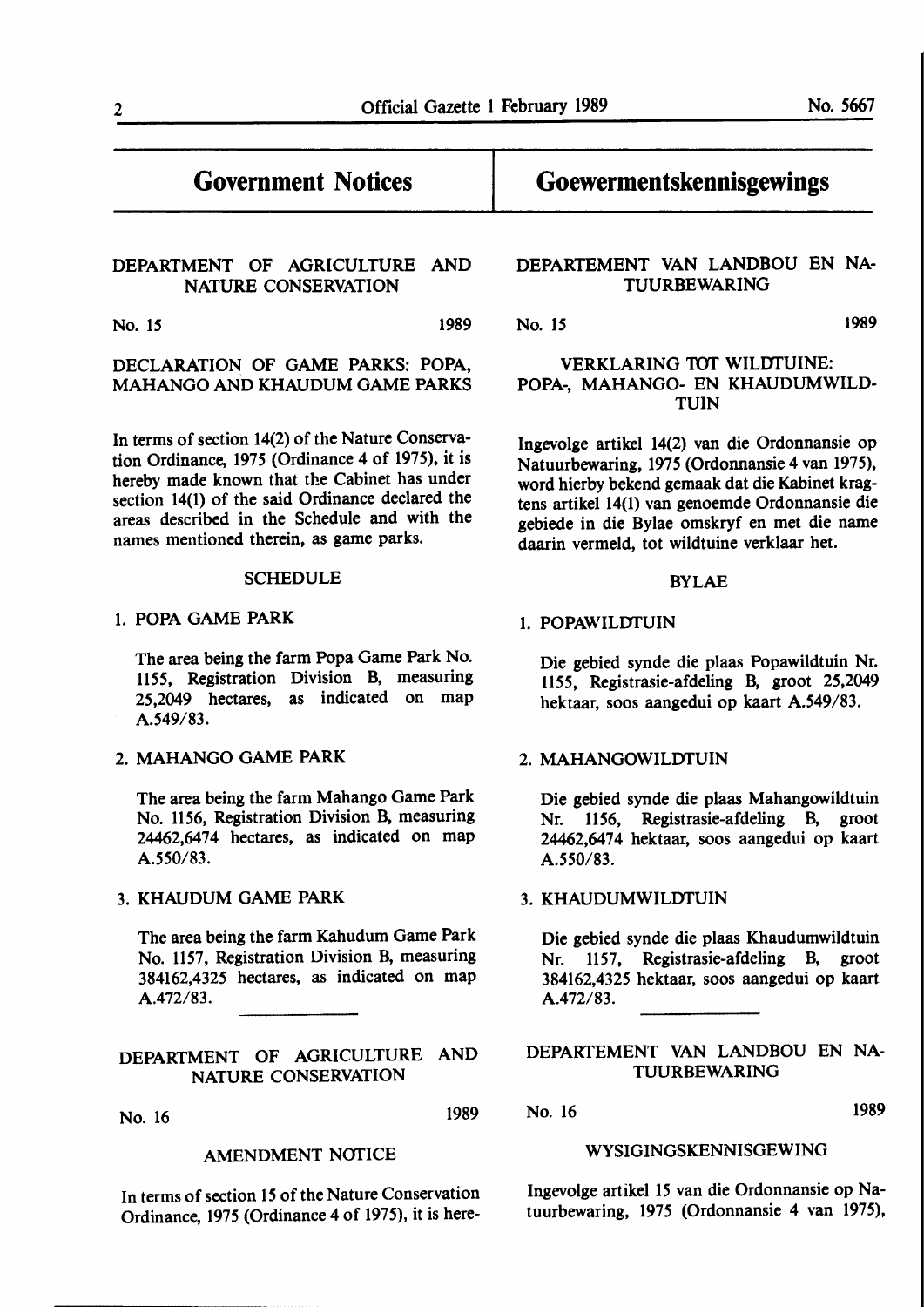by made known that the Cabinet has amended the amendment of the boundaries of the Namib-Naukluft Park of which notice was given in Government Notice 180 of 1986 by the substitution in the Schedule for the words "twenty-sixth degree of latitude; thence along the said degree of latitude westwards to the point where the said degree of latitude" of the words "northern boundary of Diamond Area No. 1; thence along the last-mentioned boundary line, being a straight line, westwards to the point where the said straight line''.

By order of the Cabinet.

A.Z. **SHIPANGA** 

Chairman of **the Cabinet** Windhoek, **6 December** 1988

word hierby bekend gemaak dat die Kabinet die wysiging van die grense van die Namib-Naukluft-Park waarvan kennis gegee is in Goewermentskennisgewing 180 van 1986 gewysig bet deur in die Bylae die woorde "ses-en-twintigste breedtegraad kruis; daarvandaan langs genoemde breedtegraad weswaarts tot by die punt waar genoemde breedtegraad" deur die woorde "noordelike grenslyn van die Diamantgebied Nr. 1 kruis: daarvandaan langs genoemde grenslyn wat 'n reguit lyn is weswaarts tot by die punt waar genoemde reguit lyn" te vervang.

Op las van die Kabinet.

A.Z. **SHIPANGA.** 

Voorsitter van **die Kabinet** Windhoek, 6 Desember 1988

#### DEPARTMENT OF TRANSPORT

No. 17 1989

#### APPLICATION THAT FARM ROADS 2436 AND 2435 BE CLOSED: DISTRICT OF OTJI-WARONGO

In terms of section 16(3) of the Roads Ordinance, 1972 (Ordinance 17 of 1972), it is hereby made known that application has been **made to** the Chairman **of the** Roads Board of **Otjiwarongo**  that farm **roads 2436** and 2435 described in Schedules I **and** II and shown on sketch-map **Pl422** by the symbols A-Al-A2-B-C-Cl-C2-C3-D-E and F-G-H-J-Jl-J2-K, respectively, be closed.

A copy of this notice and the said sketch-map, being a sketch-map of the area concerned on which the road to which the application refers and other proclaimed, minor and private roads in that area are shown, shall for the full period of thirty days mentioned below lie open to inspection at the offices of the Secretary for Transport, Windhoek; and the Roads Superintendent, Otjiwarongo, during normal office hours.

Every person having any objection to the abovementioned application is hereby commanded to lodge his objection in writing, with the grounds upon which it is based clearly and specifically

#### DEPARTEMENT VAN VERVOER

No. 17 1989

#### AANSOEK DAT PLAASPAAIE 2436 EN 2435 GESLUIT MOET WORD: DISTRIK OTJIWA-RONGO

Ingevolge artikel 16(3) van die Ordonnansie op Paaie, 1972 (Ordonnansie 17 van 1972), word hierby bekend gemaak dat aansoek by die Voorsitter van die Padraad van Otjiwarongo gedoen is dat plaaspaaie 2436 en 2435 wat in Bylaes I en II beskryf en deur, onderskeidelik, die simbole A-Al-A2-B-C-Cl-C2-C3-D-E en F-G-H-J-Jl-J2-K op sketskaart P1422 aangetoon word, gesluit moet word.

'n Afskrif van hierdie kennisgewing en genoemde sketskaart, synde 'n sketskaart, van die betrokke streek waarop die paaie waarop die aansoek betrekking bet en ander geproklameerde, onderges**kikte** en privaatpaaie **in daardie** streek aangetoon **word,** sal vir die volle **tydperk** van dertig dae **hieronder** vermeld gedurende gewone kantoorure by die kantore van die Sekretaris van Vervoer, Windhoek, en die Paaiesuperintendent, Otjiwarongo, ter insae beskikbaar wees.

Iedereen wat enige beswaar bet teen bogemelde aansoek word hiermee aangesê om sy beswaar. met die gronde waarop dit gebaseer is duidelik en in besonderhede daarin uiteengesit, skriftelik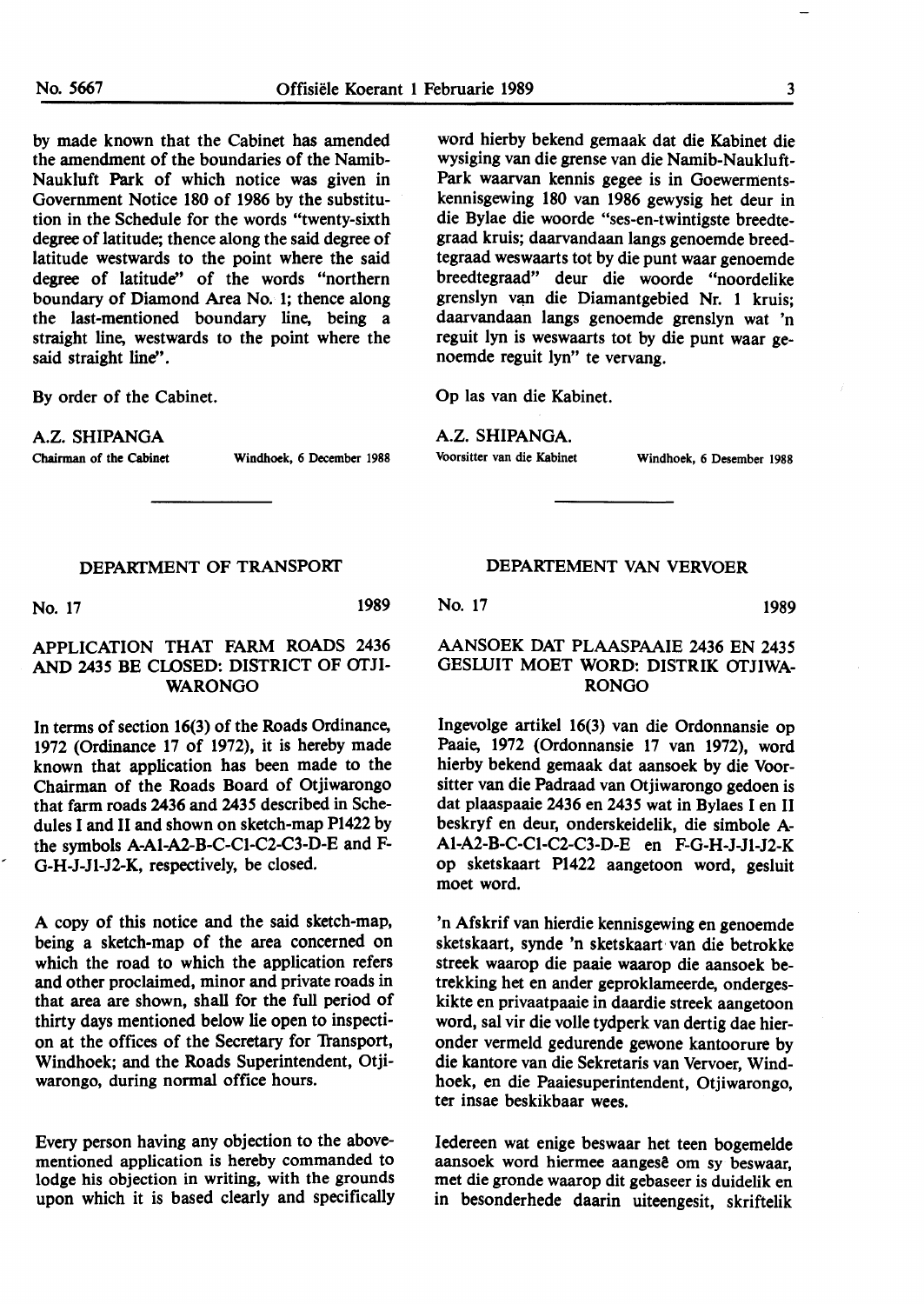therein stated, with the Chairman of Roads Boards, Private **Bag 12005,** Ausspannplatz, 9000, within a period of thirty days from the date of publication of this notice.

#### SCHEDULE I

From a point (A on sketch-map P1422) at the junction with district road 2440 on the farm Portion 1 of Osonanga 368 generally north-northeastwards across the said farm and the farm Remainder of Osonanga 368 to a point (Al on sketch-map P1422) on the last-mentioned farm; thence generally northwards across the lastmentioned farm and the farms Elandsvreugde 367 and Portion 1 of Droehout 407 to a point (A2 on sketch-map P1422) on the last-mentioned farm; thence generally north-westwards across the farm Portion 1 of Droehout 407 to a point (B on sketchmap Pl422) on the said farm; thence generally north-north-eastwards across the said farm and the farm Remainder of Brakpan 365 to a point (C on sketch-map P1422) on the lastmentioned farm; thence generally northwestwards across the farm Remainder of Brakpan 365 to a point (Cl on sketch-map P1422) on the said farm; thence generally north-northeastwards across the said farm to a point (C2 on sketch-map P1422) on the said farm; thence generally north-westwards across the said farm to a point (C3 on sketch-map P1422) on the said farm; thence generally north-eastwards across the said farm to a point (D on sketch-map Pl422) on the said farm; thence generally east-south-eastwards across the said farm to a point (E on sketch-map P1422) on farm road 2435 on the said farm.

#### SCHEDULE II

From a point (F on sketch-map Pl422) on the farm Nog Verder 427 generally north-northwestwards across the said farm to a point (G on sketch-map P1422) on the said farm; thence generally north-westwards across the said farm and the farms Portion 2 of Brakpan 365 and Remainder of Brakpan 365 to a point (H on sketch-map P1422) on the last-mentioned farm; thence generally west-south-westwards across the farm Remainder of Brakpan 365 to a point (J on sketchmap P1422) on the said farm; thence generally north-westwards across the said farm to a point (JI on sketch-map P1422) on the said farm; thence generally north-north-eastwards across the

binne 'n tydperk van dertig dae vanaf die datum van publikasie van hierdie kennisgewing by die Voorsitter van Padrade, Privaatsak 12005, Ausspannplatz, 9000, in te dien.

#### BYLAE I

Van 'n punt (A op sketskaart P1422) by die aansluiting met distrikspad 2440 op die plaas Gedeelte 1 van Osonanga 368 algemeen noordnoordooswaarts oor genoemde plaas en die plaas Restant van Osonanga 368 tot op 'n punt (Al op sketskaart Pl422) op laasgenoemde plaas; van daar algemeen noordwaarts oor laasgenoemde plaas en die plase Elandsvreugde 367 en Gedeelte 1 van Droëhout 407 tot op 'n punt (A2 op sketskaart Pl422) op laasgenoemde plaas; van daar algemeen noordweswaarts oor die plaas Gedeelte 1 van Droehout 407 tot op 'n punt (B op sketskaart P1422) op genoemde plaas; van daar algemeen noordnoordooswaarts oor genoemde plaas en die plaas Restant van Brakpan 365 tot op 'n punt (C op sketskaart P1422) op laasgenoemde plaas; van daar algemeen noordweswaarts oor die plaas Restant van Brakpan 365 tot op 'n punt (Cl op sketskaart Pl422) op genoemde plaas; van daar algemeen noordnoordooswaarts oor genoemde plaas tot op 'n punt (C2 op sketskaart Pl422) op genoemde plaas; van daar algemeen noordweswaarts oor genoemde plaas tot op 'n punt (C3 op sketskaart P1422) op genoemde plaas; van daar algemeen noordooswaarts oor genoemde plaas tot op 'n punt (D op sketskaart P1422) op genoemde plaas; van daar algemeen oossuidooswaarts oor genoemde plaas tot op 'n punt (E op sketskaart P1422) op plaaspad 2435 op genoemde plaas.

#### **BYLAE** II

Van 'n punt (F op sketskaart P1422) op die plaas Nog Verder 427 algemeen noordnoordweswaarts oor genoemde plaas tot op 'n punt (G op sketskaart P1422) op genoemde plaas; van daar algemeen noordweswaarts oor genoemde plaas en die plase Gedeelte 2 van Brakpan 365 en Restant van Brakpan 365 tot op 'n punt (H op sketskaart P1422) op laasgenoemde plaas; van daar algemeen wessuidweswaarts oor die plaas Restant van Brakpan 365 tot op 'n punt (J op sketskaart Pl422) op genoemde plaas; van daar algemeen noordweswaarts oor genoemde plaas tot op 'n punt (JI op sketskaart P1422) op genoemde plaas; van daar algemeen noordnoordooswaarts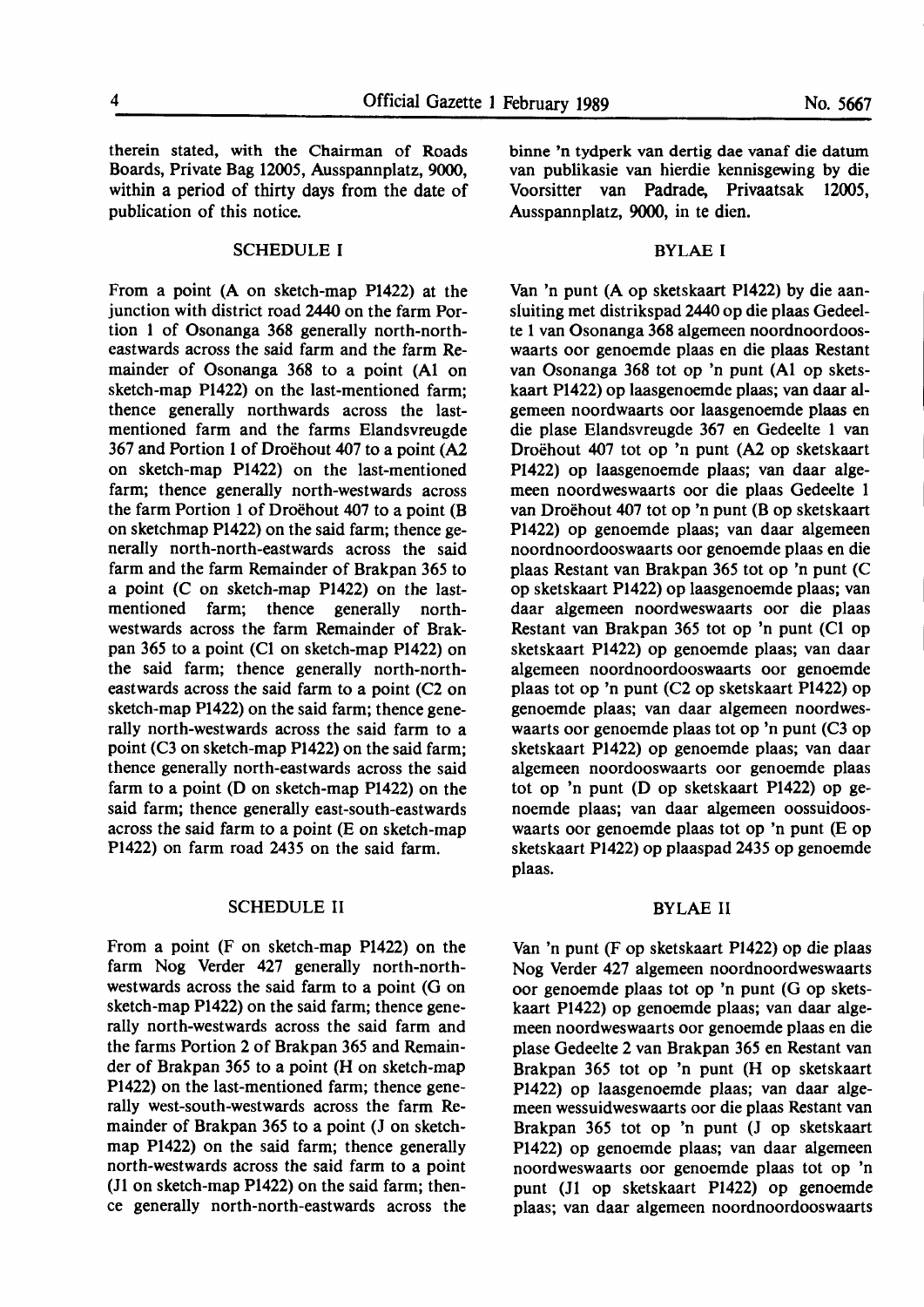said farm to a point (J2 on sketch-map Pl422) on the said farm; thence generally north-westwards across the said farm and the farm Uitsig 364 to a point (K on sketch-map  $P1422$ ) on district road 2433 on the last-mentioned farm.

#### DEPARTMENT OF POSTS AND TELECOM-MUNICATIONS

No. 18 1989

#### ALTERATION OF RATES FOR TELECOM-MUNICATION SERVICES

Under section  $2B(1)(e)$  of the Post Office Act, 1958 (Act 44 of 1958), I hereby, with the approval of the Cabinet, alter the rates to be demanded or received in respect of telecommunication services, rendered by the Department, by further amending with effect from 1 February 1989 the Tariff for Telecommunication Services promulgated under Government Notice 1192 of 1977, as set out in the Schedule.

J.J. VAN RENSBURG

Postmaster General Windhoek, 17 January 1989

#### SCHEDULE

PART 4 (INTERNATIONAL TELECOMMU-NICATION RATES) of the said Tariff is hereby amended by the substitution for items 34.0, 34.2, 34.2.1, 34.2.2, 35.0, 35.1, 35.1.1, 35.1.1.1, 35.1.1.2, 35.1.2, 35.2 and 35.2.1 of the following items:

#### "34.0 TELEPHONE CALL CHARGES (EX-CWDING NEIGHBOURING COUN-TRIES)

34.2 Direct dialling to:

34.2.1 Overseas countries:

Calls dialled direct from clients' telephones are registered at one unit

oor genoemde plaas tot op 'n punt (J2 op sketskaart Pl422) op genoemde plaas; van daar algemeen noordweswaarts oor genoemde plaas en die plaas Uitsig 364 tot op 'n punt (K op sketskaart Pl422) op distrikspad 2433 op laasgenoemde plaas.

#### DEPARTEMENT VAN POS-EN TELEKOM-MUNIKASIEWESE

No. 18 1989

#### VERANDERING VAN TARIEFLYS VIR TELEKOMMUNIKASIEDIENSTE

Kragtens artikel 2B(l)(e) van die Poswet, 1958 (Wet 44 van 1958), verander ek hierby, met die goedkeuring van die Kabinet, die tariewe wat ten opsigte van telekommunikasiedienste deur die Departement gelewer, geëis of ontvang moet word, deur die Tarieflys vir Telekommunikasiedienste afgekondig by Goewermentskennisgewing 1192 van 1977 met ingang van 1 Februarie 1989 verder te wysig soos in die Bylae uiteengesit.

J.J. VAN RENSBURG

Posmeester-generaal **Windhoek**, 17 Januarie 1989

#### BYLAE

DEEL 4 (INTERNASIONALE TELEKOM-MUNIK.ASIETARIEWE) van genoemde Tarieflys word hierby gewysig deur items 34.0, 34.2, 34.2.1, 34.2.2, 35.0, 35.1, 35.1.1, 35.1.1.1, 35.1.1.2, 35.1.2, 35.2 en 35.2.1 deur die volgende items te vervang:

"34.0 TELEFOONOPROEPKOSTE (UITGE-SONDERD BUURLANDE)

- 34.2 Direkte skakeling na:
- 34.2.1 Oorsese lande:

Oproepe wat direk van kliente se telefone geskakel word, word teen een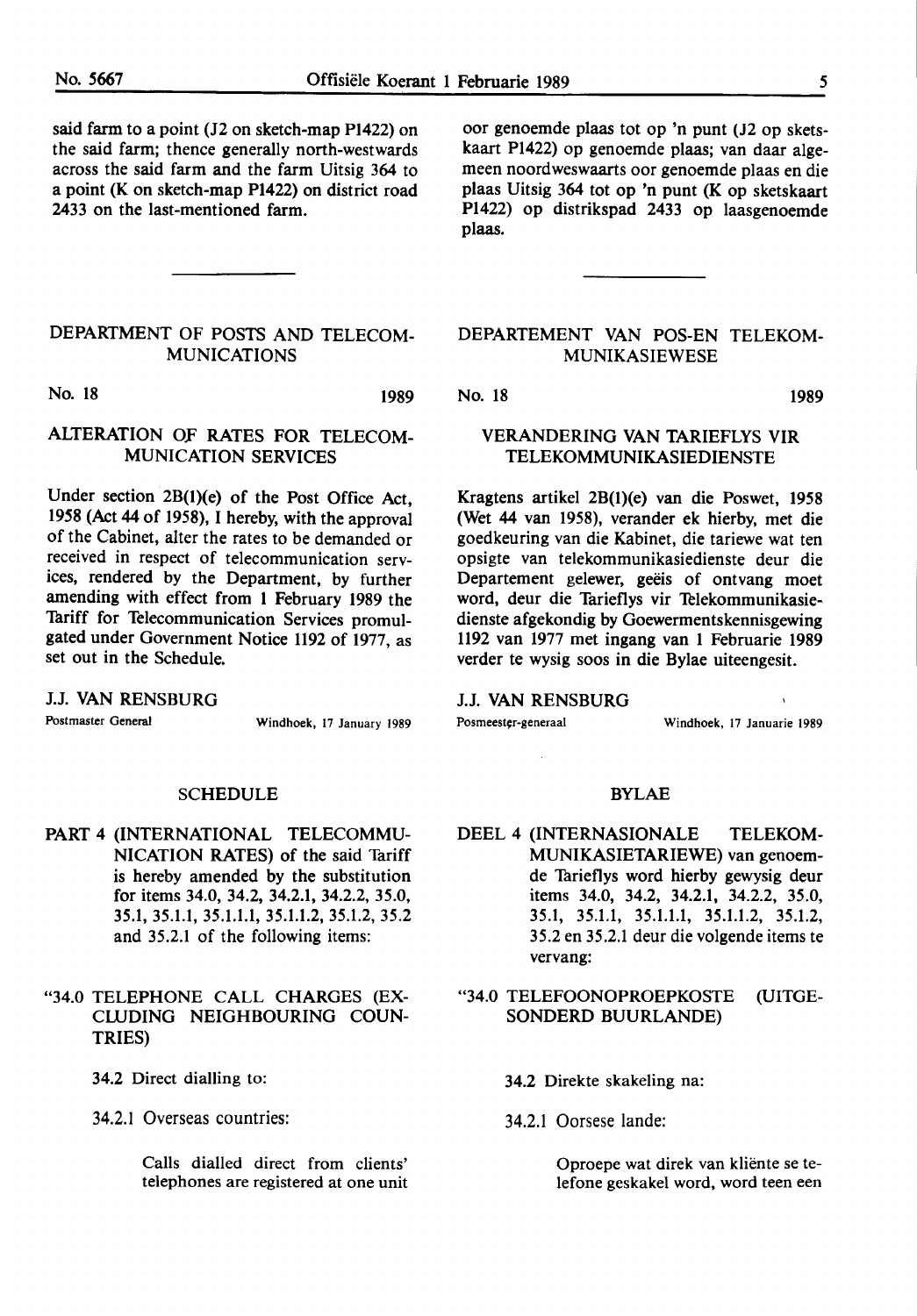every 1,375 seconds. Each unit costs 13,5c.

34.2.2 Malawi and Zambia, (Republics)

Calls dialled direct from clients' telephones are registered at one unit every 3,375 seconds to Malawi and every 3 seconds to Zambia. Each unit costs 13,5c.

#### 35.0 TELEPHONE CALL CHARGES 10 NEIGHBOURING COUNTRIES:

- 35.1 Direct dialling:
- 35.1.1 Unit cost per metering period for metered calls from -
- 35.1.1.1 clients' telephones: 13,5c (a)
- 35.1.1.2 call offices: 20c(a)
- 35.1.2 Botswana, (Republic ot): (a) one unit every 6 seconds Lesotho, (Kingdom of): (a) one unit every 6 seconds Swaziland (Kingdom of): (a) one unit every 6 seconds Zimbabwe, (Republic of): (a) one unit every 3,5 seconds
- (a) One unit is registered at the beginning of each call and an additional unit on the expiry of each metered period for the duration of the call. In the case of call offices every fourth metering period during the duration of the call is ignored by the system.
- (b) No cheaper rate is available.

35.2 Operator-controlled calls:

eenheid elke 1,375 sekondes geregistreer. Elke eenheid kos 13.5c.

34.2.2 Malawi en Zambië, (Republieke)

Oproepe wat direk van kliente se telefone geskakel word, word teen een eenheid elke 3,375 sekondes na Malawi en elke 3 sekondes na Zambie geregistreer. Elke eenheid kos 13,5c.

#### **35.0** TELEFOONOPROEPKOSTES BUURLANDE: **NA**

- 35.1 Direkte skakeling:
- 35.1.1 Eenheidskoste per telperiode vir getelde oproepe vanaf -
- 35.1.1.1 kliente se telefone: 13,5c (a)
- 35.1.1.2 oproepkantore: 20c **(a)**
- 35.1.2 Botswana (Republiek): (a) een eenheid elke 6 sekondes Lesotho (Koninkryk): (a) een eenheid elke 6 sekondes Swaziland (Koninkryk): (a) een eenheid elke 6 sekondes Zimbabwe (Republiek): (a) een eenheid elke 3,5 sekondes.
- (a) Een eenheid word aan die begin van elke oproep geregistreer en 'n bykomende eenheid by verstryking van elke telperiode vir die duur van die oproep. In die geval van oproepkantore word elke vierde telperiode tydens die gesprekduur deur die stelsel geignoreer.
- (b) Geen goedkoper tarief is beskikbaar nie.

35.2 Operateurbeheerde oproepe: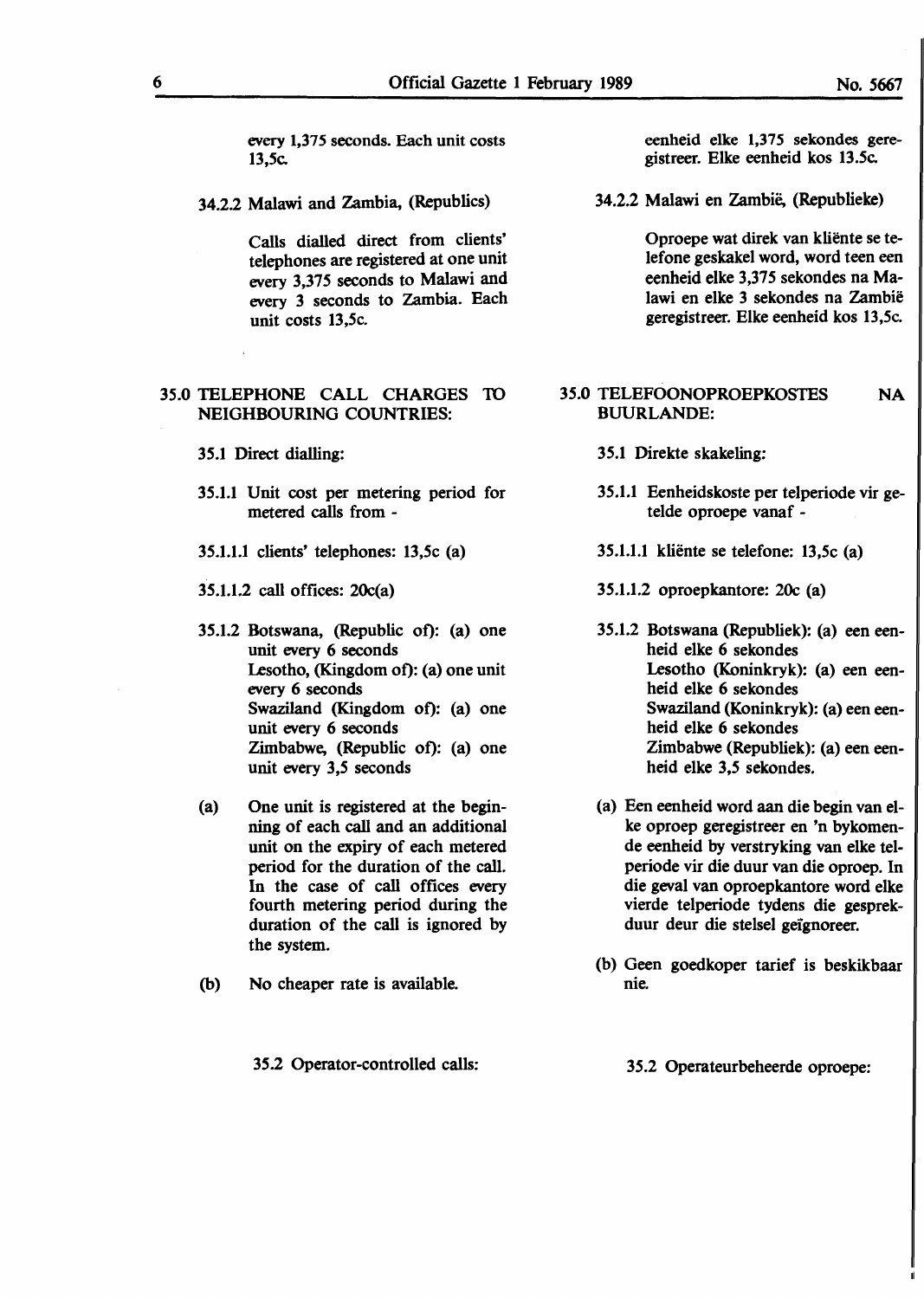| 35.2.1                          | From clients                         | From call<br>offices                 |
|---------------------------------|--------------------------------------|--------------------------------------|
|                                 | Rate in rand<br>per three<br>minutes | Rate in rand<br>per three<br>minutes |
| Botswana, (Republic of) $\dots$ | R4-68                                | R4-70                                |
| Lesotho, (Kingdom of) $\dots$   | R <sub>3</sub> -60                   | R <sub>3</sub> -60                   |
| Mozambique (Republic of).       | RS-43                                | <b>R5-50</b>                         |
| Swaziland, (Kingdom of)         | R <sub>3</sub> -69                   | R <sub>3</sub> -70                   |
| Zimbabwe, (Republic of) $\dots$ | R6-99                                | R7-00                                |

- (a) The period is calculated from the time that the caller is informed that the connection has been established. No cheaper rate is available.
- (b) When the duration of a call exceeds three minutes, the charge for the extra time is calculated pro rata per minute."

| 35.2.1                 | Vanaf kliënte      | Vanaf<br>oproepkantore                              |
|------------------------|--------------------|-----------------------------------------------------|
|                        | per drie<br>minute | Tarief in rand Tarief in rand<br>per drie<br>minute |
| Botswana, (Republiek)  | R4-68              | R4-70                                               |
| Lesotho, (Koninkryk)   | R <sub>3</sub> -60 | R3-60                                               |
| Mosambiek (Republiek)  | RS-43              | <b>RS-50</b>                                        |
| Swaziland, (Koninkryk) | R3-69              | R3-70                                               |
| Zimbabwe, (Republiek)  | R6-99              | R7-00                                               |

- (a) Die periode word bereken vanaf die tyd dat die oproeper verwittig word dat die verbinding opgestel is. Geen goedkoper tarief is bes**kikbaar** nie.
- (b) Wanneer 'n oproep langer· as drie minute duur, word die koste vir die ekstra tyd pro rata per minuut bereken."

### **General Notices**

### **Algemene Kennisgewings**

No. 13 1989

#### **MARIENTAL** MUNICIPALITY: AMEND-MENT OF MARIENTAL TOWN PLANNING **SCHEME**

Notice is hereby given in terms of section 17 of the Town Planning Ordinance 1954 (Ordinance 18 of 1954 as amended) that the Cabinet approved the intention of Mariental Municipality to design the Mariental Amendment Scheme No. 1

The amendments contain the following:

- a. Rezoning and **reservation** of land
- b. Amendment of scheme provisions

Copies of the map showing the boundaries of the scheme are lying for inspection during office hours at the offices of the Mariental Municipality at Mariental.

No. 13 1989

#### MARIENTAL MUNISIPALITEIT. **WYSIGING** VAN **MARIENTAL** DORPSBE-PLANNINGSKEMA

Kennis geskied hiermee kragtens Artikel 14 van die Dorpsbeplanningsordonnansie 1954 (Ordonnansie 18 van 1954, soos gewysig) dat die Kabinet die voorneme van die Mariental Munisipaliteit om die Mariental Wysigingskema Nr. 1 te ontwerp, goedgekeur bet.

Die wysigings behels die volgende:

- a. Hersonering en reservering van grond
- b. Wysiging van skemabepalings

Eksemplare van die kaart wat die skemagebied aantoon le gedurende kantoorure in die kantore van die Mariental Munisipaliteit ter insae.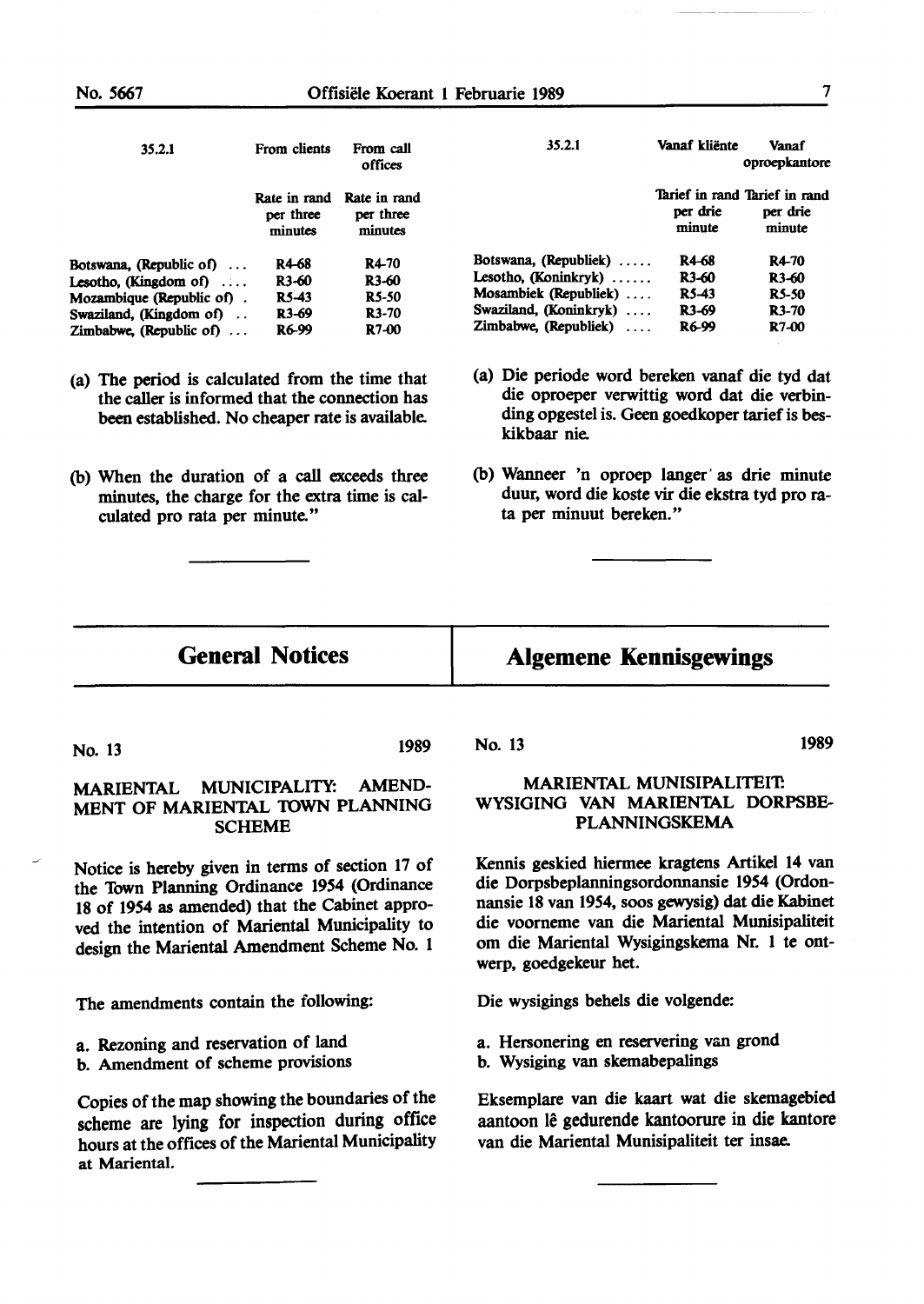No. 14 1989

#### **NOTICE**

#### **RATES** AND TAXES OUTSTANDING FOR FIVE YEARS AND LONGER

Notice is hereby given to the following registered owners or their successors in title that the undermentioned properties in the Peri-Urban Areas as mentioned will in terms of regulation 6(4) of the Board's Regulations on Rates, be sold by Public Auction on the undermentioned dates, times and **venues** to recover arrear **rates and** interest as **well as other** monies due:

#### RAAD VIR BUITESTEDELIKE ONTWIKKE-LING

No. 14 1989

#### KENNISGEWING

#### EIENDOMSBELASTING UITSTAANDE VIR VYF JAAR EN LANGER

Kennis geskied hiermee aan die ondergemelde geregistreerde erfeienaars of hul opvolgers in titel, dat die erwe geleë in die buitestedelike gebiede soos ondergemeld, kragtens regulasie 6(4) van die Raad se Regulasies op Eiendomsbelasting per publieke veiling verkoop sal word op die datums, plekke en tye soos wat daarteenoor gemeld is, ter verhaling van agterstallige eiendomsbelasting en rente sowel as ander gelde verskuldig:

#### **Kalkfeld**

| tens Tran-<br>sportakte Nr | Vierkante<br>Meters    |
|----------------------------|------------------------|
| T166/75                    | 1330                   |
| T414/72                    | 1250                   |
| T915/76                    | 1238                   |
| T915/76                    | 1250                   |
| T915/76                    | 1250                   |
| T410/72                    | 1250                   |
|                            | Gehou krag- Grootte in |

Datum van veiling: 3 Maart 1989. 1yd: 11h00. Piek: Kantoor van die Raad vir Buitestedelike Ontwikkeling Kalkfeld.

#### Kalkrand

| Erf Nr | Geregistreerde Eienaar | Gehou krag- Grootte in<br>tens Tran- Vierkante<br>sportakte Nr | Meters |
|--------|------------------------|----------------------------------------------------------------|--------|
| 119    | J.A.J. van Zyl         | 635/76                                                         | 1250   |

Datum van veiling: 23 Februarie 1989. Tyd: 15h00. Piek: SWA Polisiekantoor, Kalkrand.

#### **Kalkfeld**

| Erf No's | <b>Registered Owners</b> | Held by Deed<br>of Transfer | Size in<br>Square |
|----------|--------------------------|-----------------------------|-------------------|
|          |                          | No                          | Meters            |
| 89       | C.E.J. Schneider         | T166/75                     | 1330              |
| 184      | J.H. Grobler             | T414/72                     | 1250              |
| 199      | K. Samp                  | T915/76                     | 1238              |
| 200      | K. Samp                  | T915/76                     | 1250              |
| 201      | K. Samp                  | T915/76                     | 1250              |
| 219      | H. Jank                  | T410/72                     | 1250              |

**Date of** auction: 3 **March 1989. Time:** 11h00. **Venue:** Offices of the **Peri-Urban** Development **Board,** Kalkfeld.

#### Kalkrand

| Erf No | Registered owner | Held by Deed Size in<br>of Transfer<br>N٥ | Square<br>Meters |
|--------|------------------|-------------------------------------------|------------------|
| 119    | J.A.J. van Zyl   | 635/76                                    | 1250             |

Date of auction: 23 February 1989. Time: 15h00. Venue: SWA Police Office, Kalkrand.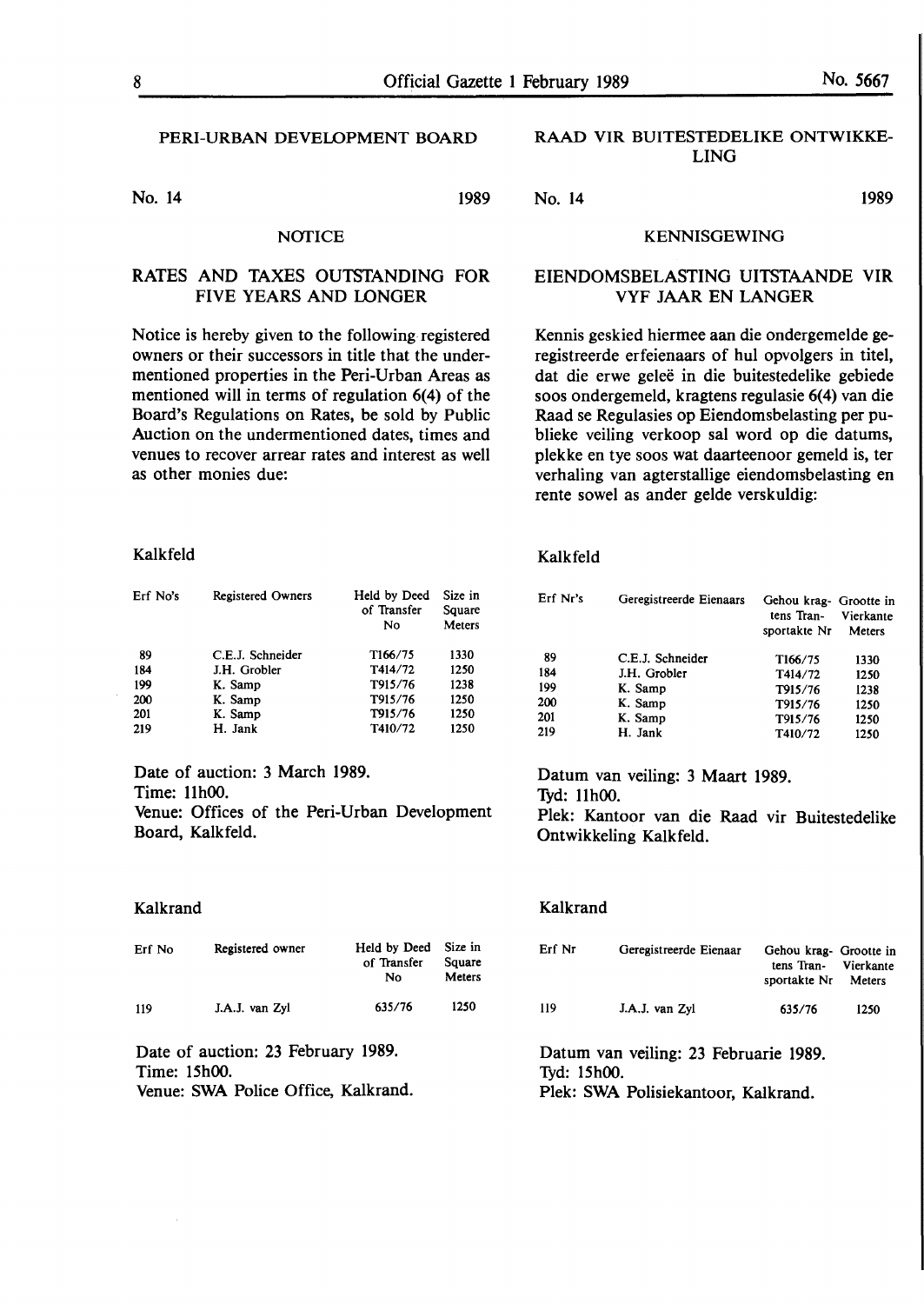#### Kamanjab

| Erf No's | <b>Registered Owners</b> | Held by Deed<br>of Transfer<br>No | Size in<br>Square<br><b>Meters</b> |
|----------|--------------------------|-----------------------------------|------------------------------------|
|          | Odendalia Trust          |                                   |                                    |
|          | (Pty) Ltd                | 1725/75                           | 3602                               |
| 48       | Odendalia Trust          |                                   |                                    |
|          | (Pty) Ltd                | 332/77                            | 1320                               |
| 68       | Odendalia Trust          |                                   |                                    |
|          | (Pty) Ltd                | 190/76                            | 1569                               |
| 69       | Odendalia Trust          |                                   |                                    |
|          | (Pty) Ltd                | 332/77                            | 1582                               |

Date of auction: 2 March **1989.**  Time: 14h00. Venue: Offices of the Peri-Urban Development Board, Kamanjab.

#### Maltahöhe

| Erf No's | <b>Registered Owners</b> | Held by Deed<br>of Transfer<br>Nο | Size in<br>Square<br><b>Meters</b> |
|----------|--------------------------|-----------------------------------|------------------------------------|
| 2        | J.W.O. Olsen             | 1914/72                           | 3401                               |
| 126      | J.J. du Rand             | 2225/72                           | 1608                               |

Date of auction: 23 February **1989.** 

Time: 10h00.

Venue: Offices of the Peri-Urban Development Board, Maltahöhe.

#### Aranos

| Erf No | <b>Registered Owner</b> | Held by Deed<br>of Transfer<br>N٥ | Size in<br>Square<br><b>Meters</b> |
|--------|-------------------------|-----------------------------------|------------------------------------|
| 73     | A.F. Mever              | 832/73                            | 1725                               |

Date of auction: 24 February 1989. Time: 10h00. Venue: Offices of the Peri-Urban Development Board, Aranos.

Enquireis to be made to:

The Secretary Peri-Urban Development Board Private Bag 13251 WINDHOEK 9000

#### Kamanjab

| Erf Nr's | Geregistreerde Eienaars | Gehou krag- Grootte in<br>tens Tran-<br>sportakte Nr | Vierkante<br>Meters |
|----------|-------------------------|------------------------------------------------------|---------------------|
|          | Odendalia Trust         |                                                      |                     |
|          | (Edms) Bpk              | 1725/75                                              | 3602                |
| 48       | Odendalia Trust         |                                                      |                     |
|          | (Edms) Bpk              | 332/77                                               | 1320                |
| 68       | Odendalia Trust         |                                                      |                     |
|          | (Edms) Bpk              | 190/76                                               | 1569                |
| 69       | Odendalia Trust         |                                                      |                     |
|          | (Edms) Bpk              | 332/77                                               | 1582                |

Datum van veiling: 2 Maart 1989. 1yd: 14h00.

Piek: Kantoor van die Raad vir Buitestedelike Ontwikkeling Kamanjab.

#### Maltahöhe

| Erf Nr's     | Geregistreerde Eienaars | Gehou krag- Grootte in<br>tens Tran- Vierkante<br>sportakte Nr Meters |      |
|--------------|-------------------------|-----------------------------------------------------------------------|------|
| $\mathbf{2}$ | J.W.O. Olsen            | 1914/72                                                               | 3401 |
| 126          | J.J. du Rand            | 2225/72                                                               | 1608 |

## Datum van veiling: 23 Februarie 1989.

1yd: 10h00.

Piek: kantoor van die Raad vir Buitestedelike Ontwikkeling Maltahöhe.

#### Aranos

| Erf Nr | Geregistreerde Eienaar | Gehou krag- Grootte in<br>tens Tran- Vierkante<br>sportakte Nr | Meters |  |
|--------|------------------------|----------------------------------------------------------------|--------|--|
| 73     | A.F. Meyer             | 832/73                                                         | 1725   |  |

Datum van veiling: 24 Februarie 1989. 1yd: 10h00. Piek: Kantoor van die Raad vir Buitestedelike Ontwikkeling Aranos.

Navrae kan gerig word aan:

Die Sekretaris Raad vir Buitestedelike Ontwikkeling Privaatsak 13251 WINDHOEK 9000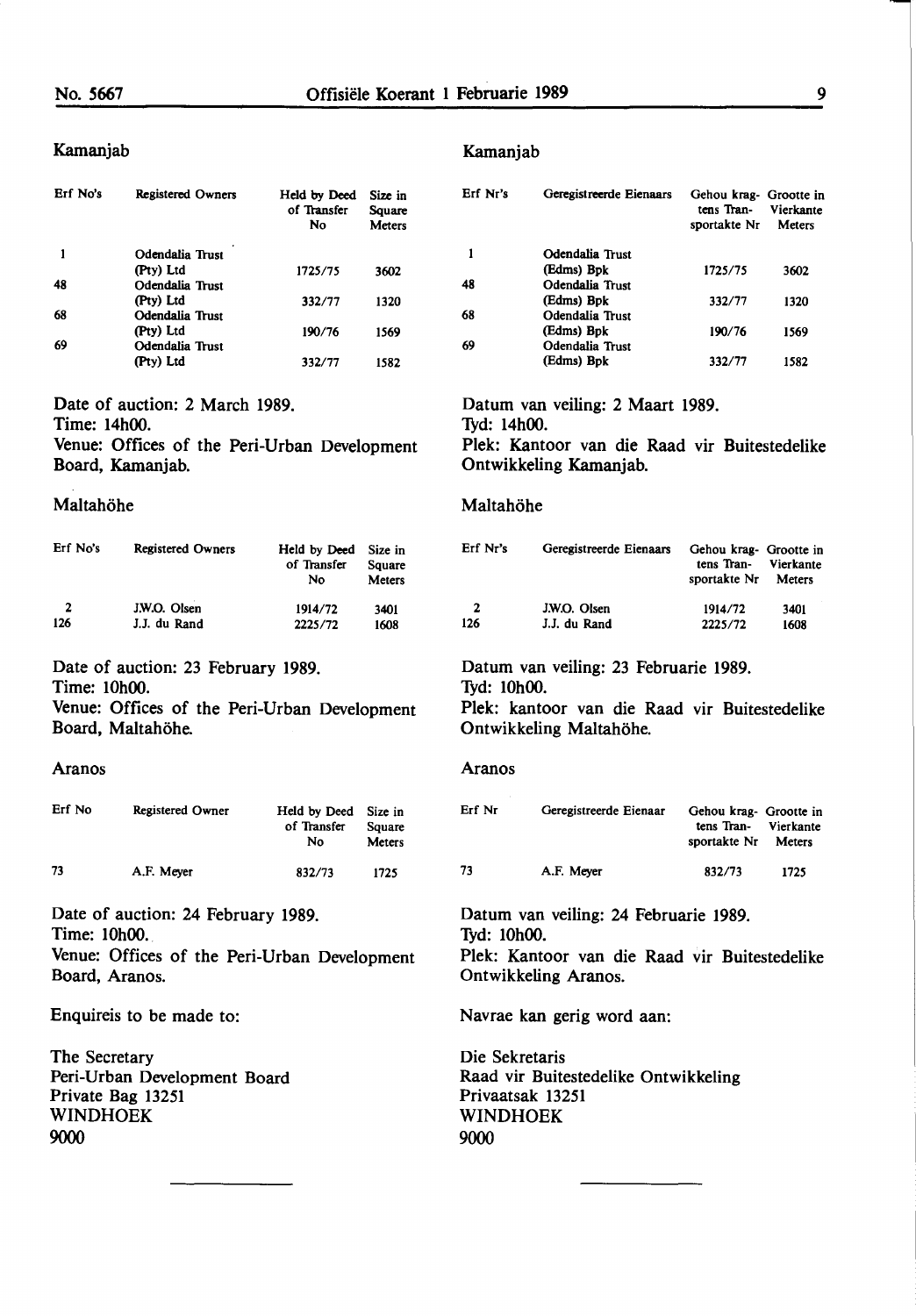### PERI-URBAN DEVELOPMENT BOARD

No. 15 1989

#### **NOTICE**

#### RATES AND TAXES OUTSTANDING FIVE YEARS AND LONGER

Notice is hereby given to the registered owners or their successors in title that the undermentioned properties in the Peri-Urban areas, in terms of regulation 6(1) of the Board's Regulations on Rates, will be sold to recover arrear rates and interest should it not be paid within THREE MONTHS from the date of the last publication hereof.

#### KAMANJAB

| <b>Registered Owners</b>  | <b>Erf</b> Numbers |  |
|---------------------------|--------------------|--|
| Odendalia Trust (Pty) Ltd | 10                 |  |
| Odendalia Trust (Pty) Ltd | 116                |  |
| Odendalia Trust (Pty) Ltd | 133                |  |

#### **RAAD VIR** BUITESTEDELIKE **ONTWIKKE-**LING

#### KENNISGEWING

#### EIENDOMSBELASTING UITSTAANDE VYF JAAR EN LANGER

Kennis geskied hiermee aan die ondergemelde geregistreerde erfeienaars of hul opvolgers in titel, dat die ondergenoemde erwe gelee in buitestedelike gebiede, kragtens regulasie 6(1) van die Raad se Regulasies op Eiendomsbelasting, verkoop sal word ter verhaling van agterstallige eiendomsbelasting en rente, indien u nalaat om dit te betaal binne ORIE MAANDE vanaf datum van laaste publikasie hiervan.

#### KAMANJAB

| ed Owners           | Erf Numbers | Geregistreerde Eienaars    | <b>Erfnommers</b> |
|---------------------|-------------|----------------------------|-------------------|
| ia Trust (Pty) Ltd  | 10          | Odendalia Trust (Edms) Bpk | 10                |
| ia Trust (Pty) Ltd  | 116         | Odendalia Trust (Edms) Bpk | 116               |
| lia Trust (Pty) Ltd | 133         | Odendalia Trust (Edms) Bpk | 133               |

No. 15 1989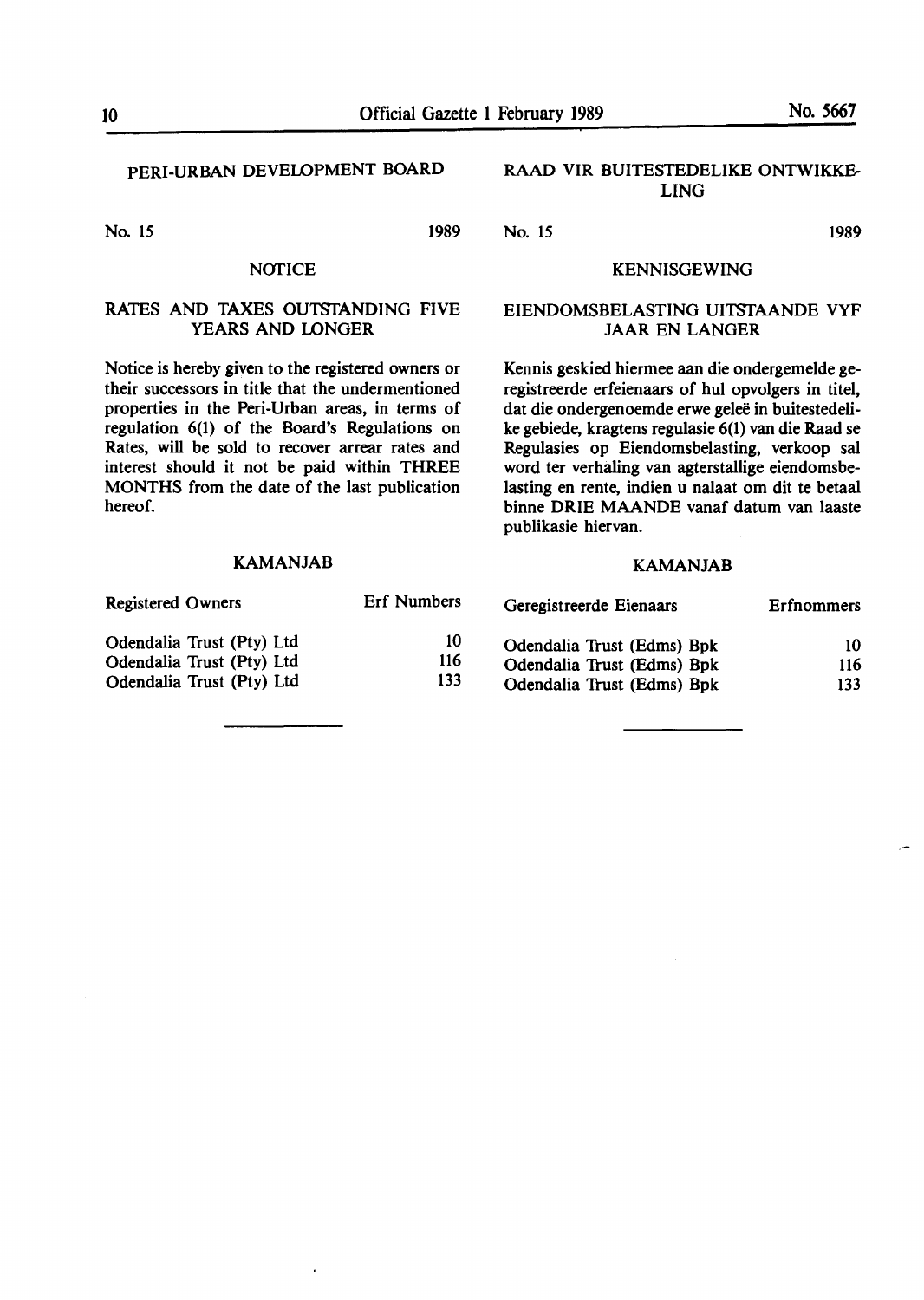#### No. 16 1989

#### DEBT OF THE CENTRAL REVENUE FUND/ SKULD VAN DIE SENTRALE INKOMSTE-FONDS

### SfATEMENT OF DEBT WHICH WOULD LA-TER CONSTITUTE A CHARGE TO THE CENTRAL REVENUE FUND

#### STAAT VAN SKULD WAT LATER 'N LAS TEEN DIE. SENTRALE INKOMSTEFONDS SAL UITMAAK/

| NATURE OF DEBT/<br>AARD VAN SKULD                        | DEBT ON/<br><b>SKULD OP</b><br>1988-03-31 | DEBT ON/<br><b>SKULD OP</b><br>1988-12-31 |
|----------------------------------------------------------|-------------------------------------------|-------------------------------------------|
|                                                          | R                                         | R                                         |
| Foreign loans -<br>Buitelandse lenings                   | 160 411 629                               | 141 115 512                               |
| Stock loans -<br><b>Effektelenings</b>                   | 569 716 400                               | 534 506 400                               |
| Other loans -<br>Ander lenings $\dots\dots$              | 68 800 000                                | 98 800 000                                |
| Development Bonds -<br>Ontwikkelings-<br>obligasies<br>. | 1 517 960                                 | 1 714 570                                 |
| Total - Totaal                                           | 800 445 989                               | 776 136 482                               |

Subject to auditing/ Onderhewig aan ouditering

Department of Finance Departement van Finansies WINDHOEK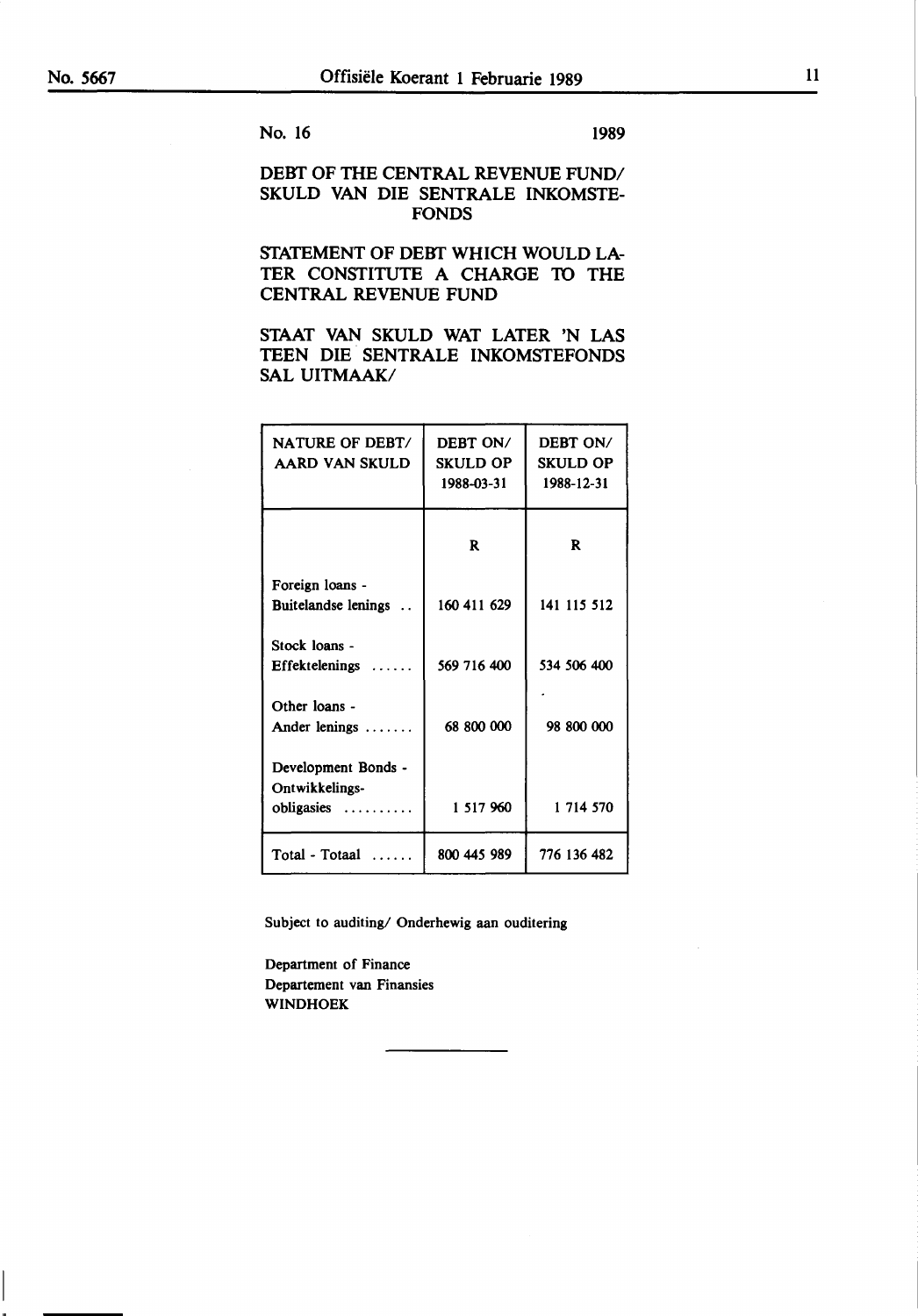| CENTRAL REVENUE FUND<br>SENTRALE INKOMSTEFONDS                                                                                                                                                                                   |                                                                                                    |
|----------------------------------------------------------------------------------------------------------------------------------------------------------------------------------------------------------------------------------|----------------------------------------------------------------------------------------------------|
| STATEMENT OF REVENUE COLLECTED DURING THE PERIOD 1 APRIL 1988<br>STAAT VAN INKOMSTE INGEVORDER GEDURENDE DIE TYDPERK 1 APRIL 1988<br>TO 30 NOVEMBER 1988<br>TOT 30 NOVEMBER 1988                                                 |                                                                                                    |
| DEPARTMENT OF FINANCE, WINDHOEK<br>DEPARTEMENT VAN FINANSIES, WINDHOEK                                                                                                                                                           |                                                                                                    |
| TOTAL 1 APRIL TO 30 NOVEMBER<br><b>ESTIMATE</b><br>TOTAAL 1 APRIL TOT 30 NOVEMBER<br><b>BEGROTING</b>                                                                                                                            | $\sum_{\mathbf{O}}$<br><b>BEGROTINGSPOS</b>                                                        |
| 1988/89<br>1988/89<br>1987/88                                                                                                                                                                                                    | $\overline{8}$                                                                                     |
| $\mathcal{L}_{\mathcal{A}}$<br>R<br>R<br>R                                                                                                                                                                                       |                                                                                                    |
|                                                                                                                                                                                                                                  | Inkomste uit eie Bronne:                                                                           |
| 557 020 000<br>Tax and Duties<br>518 310 696<br>430 152 494<br>Belasting en Regte<br>Loan Recoveries<br>11 875 737<br>8 708 085<br>Leningsverhalings<br>35 105 000<br>899 400<br>1 102 060<br>Lisensies<br>Licences<br>9 965 000 |                                                                                                    |
| Fines and Forfeitures<br>1 803 320<br>2 500 000<br>2 103 961<br>198 072 507<br>114 201 196<br>Departmental Revenue   <br>174 170 000<br>Customs and Excise<br>392 000 000<br>262 800 000<br>232 800 000<br>Doeane en Aksyns      | Boetes en Verbeurdverklarings<br>Departementele Inkomste                                           |
| 788 767 155<br>TOTAL : REVENUE FROM OWN SOURCES<br>1 170 760 000<br>994 062 301                                                                                                                                                  | TOTAAL : INKOMSTE UIT EIE BRONNE                                                                   |
| Revenue from other Sources:                                                                                                                                                                                                      | Inkomste uit ander Bronne:                                                                         |
| Contribution by the Government of<br>the Republic of South Africa<br>146 000 000<br>158 061 000<br>308 000 000<br>236 670 000<br>30 653 690<br>65 482 740                                                                        | Bydrae deur die Regering van die<br>6861<br>Republiek van Suid-Afrika<br>Lenings aangegaan te word |
| 223 543 740<br>TOTAL : REVENUE FROM OTHER SOURCES<br>544 670 000<br>176 653 690                                                                                                                                                  | TOTAAL : INKOMSTE UIT ANDER BRONNE                                                                 |
| 1 012 310 895<br>TOTALE INKOMSTE<br>1 170 715 991                                                                                                                                                                                |                                                                                                    |

i

I  $\mathbf{\Omega}$ Ecial  $\bf \Xi^$ te 1 Februa  $-0.861$  An  $|$   $\degree$ 

~

 $\ddot{ }$ 

 $\overline{5}$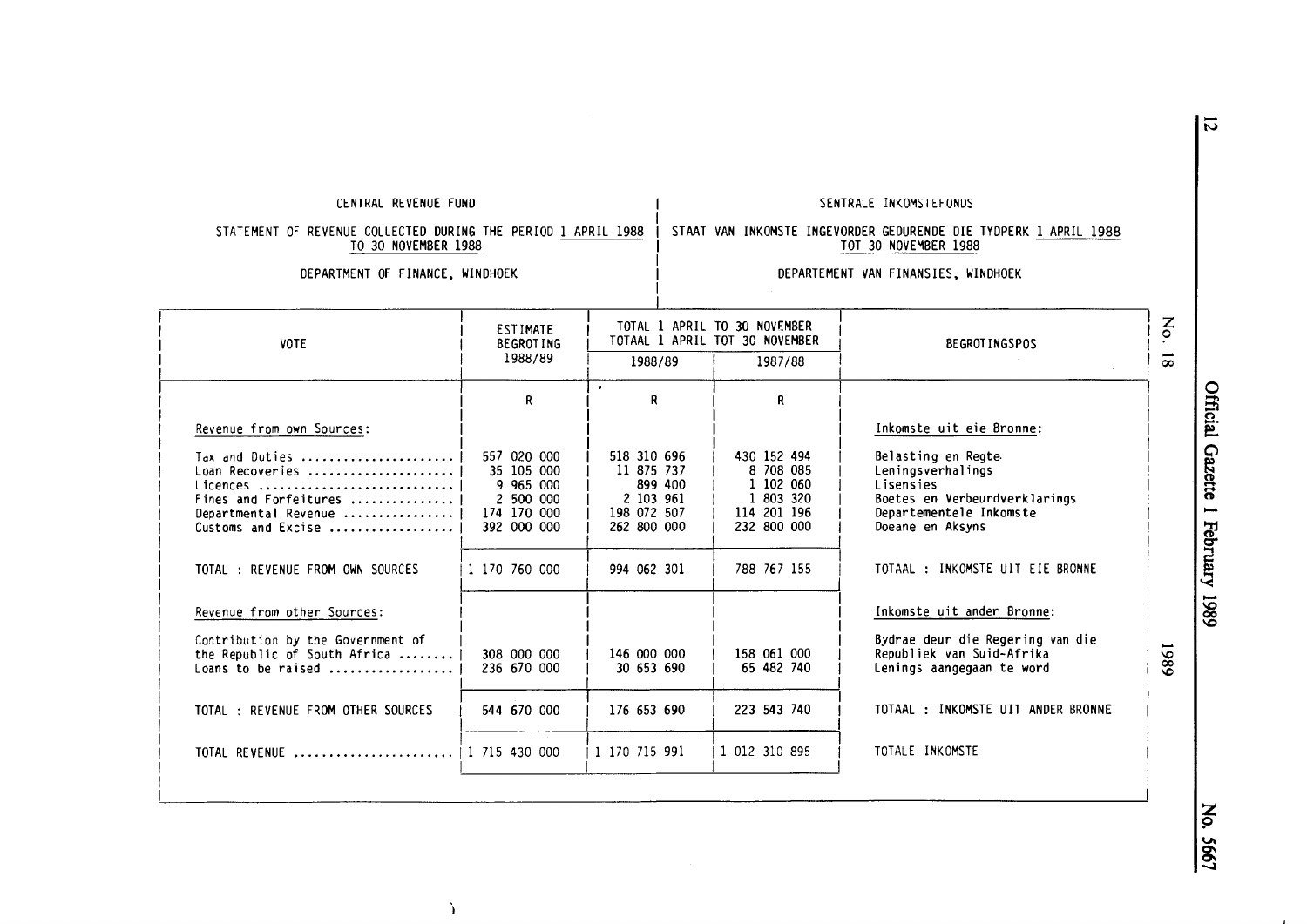#### CENTRAL REVENUE FUND

#### SENTRALE INKOMSTEFONDS

STAAT VAN UITGAWE VIR DIE TYDPERK 1 APRIL 1988 TOT 30 NOVEMBER 1988

STATEMENT OF EXPENDITURE FOR THE PERIOD <u>1 APRIL 1988 TO</u> 30 NOVEMBER 1988

DEPARTMENT OF FINANCE, WINDHOEK

#### DEPARTEMENT VAN FINANSIES, WINDHOEK

| <b>VOTE</b>                                                                                                                                                                                                                                                                                                                                                                                                                                                                                                                                                                                                  | <b>ESTIMATE</b><br><b>BEGROTING</b>                                                                                                                                                                                                                                                                     |                                                                                                                                                                                                                                                                                               | TOTAL 1 APRIL TO 30 NOVEMBER<br>TOTAAL 1 APRIL TOT 30 NOVEMBER                                                                                                                                                                                                                            | <b>BEGROTINGSPOS</b>                                                                                                                                                                                                                                                                                                                                                                                                                                                                     | No.                           |
|--------------------------------------------------------------------------------------------------------------------------------------------------------------------------------------------------------------------------------------------------------------------------------------------------------------------------------------------------------------------------------------------------------------------------------------------------------------------------------------------------------------------------------------------------------------------------------------------------------------|---------------------------------------------------------------------------------------------------------------------------------------------------------------------------------------------------------------------------------------------------------------------------------------------------------|-----------------------------------------------------------------------------------------------------------------------------------------------------------------------------------------------------------------------------------------------------------------------------------------------|-------------------------------------------------------------------------------------------------------------------------------------------------------------------------------------------------------------------------------------------------------------------------------------------|------------------------------------------------------------------------------------------------------------------------------------------------------------------------------------------------------------------------------------------------------------------------------------------------------------------------------------------------------------------------------------------------------------------------------------------------------------------------------------------|-------------------------------|
|                                                                                                                                                                                                                                                                                                                                                                                                                                                                                                                                                                                                              | 1988/89                                                                                                                                                                                                                                                                                                 | 1988/89                                                                                                                                                                                                                                                                                       | 1987/88                                                                                                                                                                                                                                                                                   |                                                                                                                                                                                                                                                                                                                                                                                                                                                                                          | Į<br>$\overline{\phantom{0}}$ |
|                                                                                                                                                                                                                                                                                                                                                                                                                                                                                                                                                                                                              | R                                                                                                                                                                                                                                                                                                       | R                                                                                                                                                                                                                                                                                             | R.                                                                                                                                                                                                                                                                                        |                                                                                                                                                                                                                                                                                                                                                                                                                                                                                          |                               |
| 1. Governmental Affairs<br>2. Finance<br>Statutory Amount<br>3. Civic Affairs and Manpower<br>4. National Education<br>5. Economic Affairs<br>6. Justice<br>Statutory Amount<br>7. Agriculture and Nature Conservation.<br>8. National Health and Welfare<br>9. Water Affairs<br>10. Central Personnel Institution<br>11. Posts and Telecommunications<br>12. Transport<br>13. Defence<br>14. Police<br>15. Auditor General<br>16. Assistance to Authorities<br>17. National Intelligence<br>18. Improvement of Conditions of Service<br>Payment by way of grace<br>$\overline{\phantom{0}}$<br><b>TOTAL</b> | 79 868 000<br>92 513 000<br>193 490 000<br>117 944 000<br>122 813 000<br>25 071 000<br>16 205 000<br>600 000<br>50 442 000<br>94 617 000<br>88 139 000<br>10 590 000<br>78 990 000<br>143 290 000<br>219 784 000<br>147 494 000<br>1 628 000<br>447 452 000<br>4 500 000<br>10 000 000<br>1 945 430 000 | 30 806 127<br>62 046 199<br>97 166 546<br>57 456 370<br>82 507 483<br>12 462 538<br>10 976 114<br>489 900<br>31 915 907<br>65 898 115<br>49 369 609<br>5 195 880<br>45 600 608<br>78 823 034<br>106 526 918<br>102 344 486<br>1 198 803<br>284 118 782<br>3 000 000<br>1 987<br>1 127 905 406 | 27 983 015<br>76 052 894<br>79 966 879<br>48 016 520<br>65 361 153<br>80 611 289<br>8 959 962<br>529 883<br>27 815 690<br>55 571 544<br>47 939 477<br>3 711 187<br>43 308 084<br>61 091 125<br>88 339 715<br>69 644 560<br>825 264<br>243 978 588<br>3 054 665<br>10 238<br>1 032 771 732 | Owerheidsake<br>Finansies<br>Statutêre Bedraq<br>Burgersake en Mannekrag<br>Nasionale Opvoeding<br>Ekonomiese Sake<br>Justisie<br>Statutêre Bedrag<br>Landbou en Natuurbewaring<br>Nasionale Gesondheid en Welsyn<br>Waterwese<br>Sentrale Personeelinstelling<br>Pos- en Telekommunikasiewese<br>Vervoer<br>Verdediging<br>Polisie<br>Ouditeur-generaal<br>Bystand aan Owerhede<br>Nasionale Intelligensie<br>Verbetering van Diensvoorwaardes<br>Betaling by wyse van grasie<br>TOTAAL | 6861                          |

z p **VI**   $\mathcal{L}$ 

> **risiële** 1 **(1)**  ~ ant 1 H <sup>~</sup>er .., **C:**  .... ~ **(1)**  - **1.0 00**  -**1.0**

I

<u>ୁ</u>